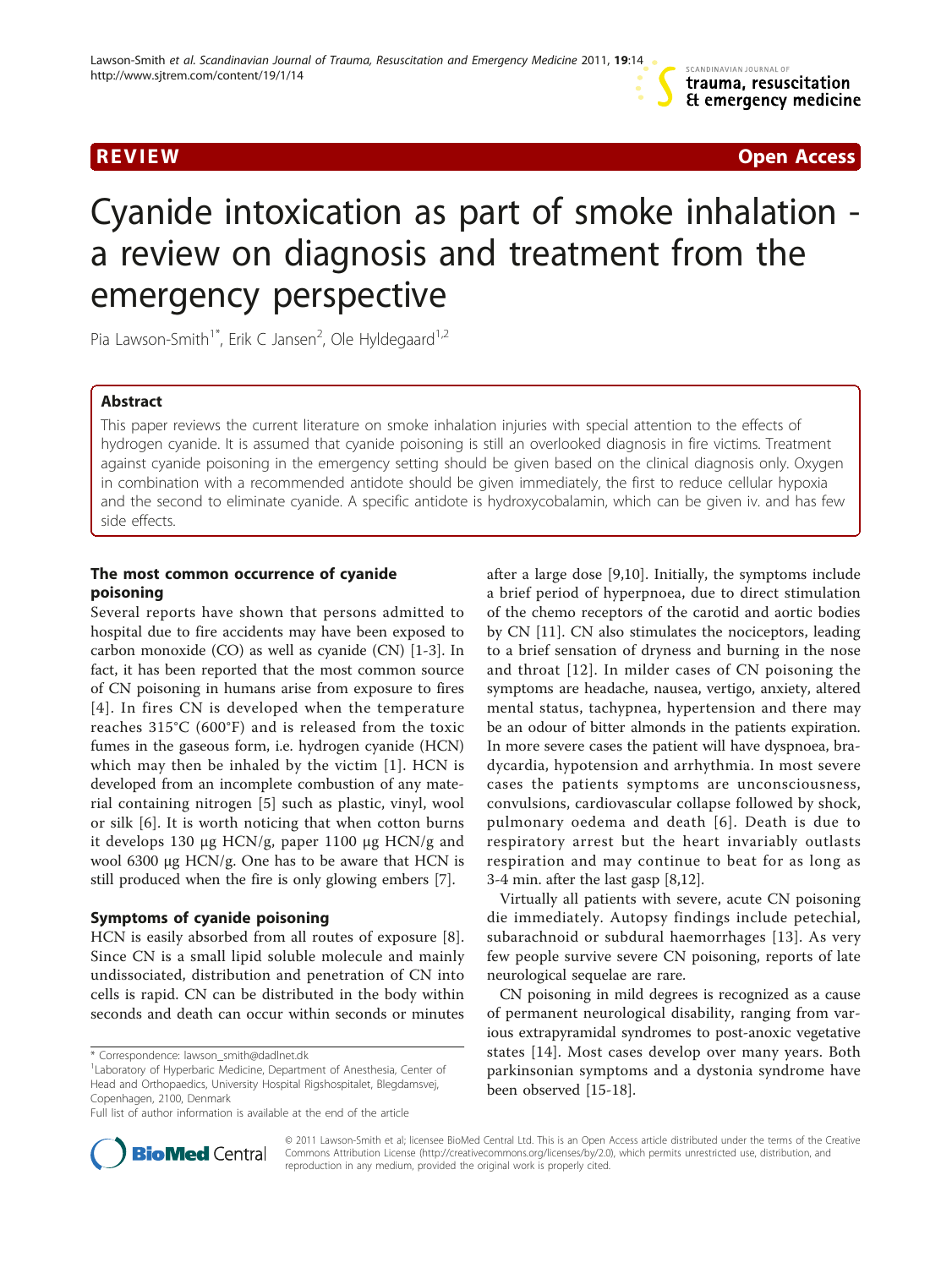Mechanism of toxicity of CN The similarity between CO and CN is the ability to bind iron ions. However, where CO impairs the ability of erythrocytes to transfer oxygen, CN binds to erythrocytes but does not affect the oxygen transfer. Both CO and CN affect the mitochondria by binding to the enzyme cytochrome-c oxidase a, a3 (CCO), the terminal enzyme complex of the respiratory chain in complex IV [[10\]](#page-3-0). The active  $(O_2{\text -}binding)$  site of CCO is binuclear, consisting of heme  $a_3$  and Cu<sub>B</sub> [[19\]](#page-3-0). CO binds to the reduced form of CCO and CN binds to either the reduced CCO heme (Fe $^{2+})$  or oxidized heme (Cu $_{\rm B}{}^{2+})$ [[20](#page-3-0)-[22](#page-3-0)]. The primary effect of CN is a blocking of the mitochondrial respiration chain and the formation of intracellular adenosine triphosphate (ATP) [[10](#page-3-0)]. The result is cytotoxic hypoxia caused by the inhibition of CCO by the high affinity of CN to heme  $a_3$  of the enzyme. The effect is a structural change and a reduced activity of the enzyme and an increase in lactate production resulting in metabolic acidosis [[23,24\]](#page-3-0).

#### **Diagnosis**

CN poisoning seems to be an overlooked diagnosis in fire victims. In 1991, Baud showed that persons from fire accidents were poisoned by both CN and CO [[25](#page-3-0)]. The diagnosis of CN poisoning presents a dilemma for firstresponse emergency personnel. Clinicians are often able to diagnose CO poisoning by either arterial- or venous blood sampling measuring carboxyhaemoglobin or by oximetry although the latter may be unreliable [[26\]](#page-3-0). Diagnosing CN poisoning however, remains a challenge in the emergency setting. At the same time immediate treatment is of outmost importance. Given the fact that methods to detect and measure CN in blood are usually not readily available and that patients may often be exposed to both CO and CN, clinicians have to rely on the presenting symptoms and the general clinical status of the patient. In patients hospitalised with a history of fire accident, combined with severe neurological symptoms such as reduced Glasgow Coma Scale (GCS) Scoring and either soot particles in the mouth or tracheal expectoration, is likely to be an indicator of concomitant CN poisoning [[23\]](#page-3-0). Baud et al. found that the concentration of lactate increases proportionally with the amount of CN poisoning because of the metabolic acidosis [[27\]](#page-3-0).

Based on these observations and given the fact that whole blood CN measurements may not be available, the patient admitted to hospital after exposure to fire combined with smoke inhalation injuries, supplementary CN intoxication should be suspected if two or more of the following criteria are fulfilled:

1) Signs of neurological incapacitation such as altered mental status, unconsciousness and convulsions

#### 2) Soot in the mouth or expectoration

3) Fire accident patents where arterial blood sampling reveal metabolic acidosis with a lactate above 8 mmol/l as the concentration of lactate increases proportional with the rate of CN poisoning. A lactate of 10 mmol/l is a sensitive and specific indicator of CN intoxication [[23](#page-3-0)].

Currently, two methods of whole blood CN analysis dominates the literature:

One method is the Conway/microdiffusion method where test material is whole blood. CN is liberated from the blood into the gas phase and subsequently bound to hydroxycobalamin (OHCob) forming cyanocobalamin (CNCob). The concentration of CNCob can be read my means of a spectrophotometer [\[28\]](#page-3-0). Results are available within a 2-h period.

The other method is isotope-dilution gas chromatography-mass spectrometry (ID GC/MS) that is an automated procedure where test material is whole blood. Samples are prepared and analysed within a 2-h period [[29\]](#page-3-0).

With the current available methods for the analysis of CN blood concentrations, one may conclude that in the clinical setting it takes hours before a result may be available for the treating doctor [\[30](#page-3-0)]. Furthermore, CN is an unstable molecule and has an elimination half-life of 1 hour in blood in vivo. Therefore determination of CN in blood requires rapid sampling and analysis [[25,27\]](#page-3-0).

#### **Treatment**

The treatment of CN poisoning is aiming at basic life support including 100% oxygen, assisted ventilation if the patient is unconscious (GCS  $\langle$  8) or the airway seems compromised, decontamination, correction of acidosis and blood pressure support [\[31](#page-3-0),[32](#page-3-0)] combined with the use of an antidote. Currently there are four types of antidotes. These include OHCob, sodium thiosulfate, dicobalt edetate and methaemoglobin forming antidotes. Initial evaluation of antidotal efficacy is based on correction of hypotension and lactic acidosis and the final outcome rests on the degree of permanent central nervous system injury [\[33](#page-3-0)]. The different antidotes shall be described briefly here below.

OHCob has a rapid onset of action as it dissolves into the different tissue compartments almost immediately when administered by infusion [[34](#page-3-0)]. It has the advantage of not interfering with tissue oxygenation [[35](#page-3-0)] and in both human and animal studies it has been shown to improve hemodynamic stability [\[34](#page-3-0),[36-38](#page-3-0)]. OHCob acts by covalent binding to CN and forms cyanocobalamin (CNCob) which is B12 vitamin [[39](#page-3-0),[40\]](#page-3-0). CNCob is excreted through the kidneys [[41](#page-3-0)]. Given iv. OHCob distributes to the erythrocytes and plasma cells and after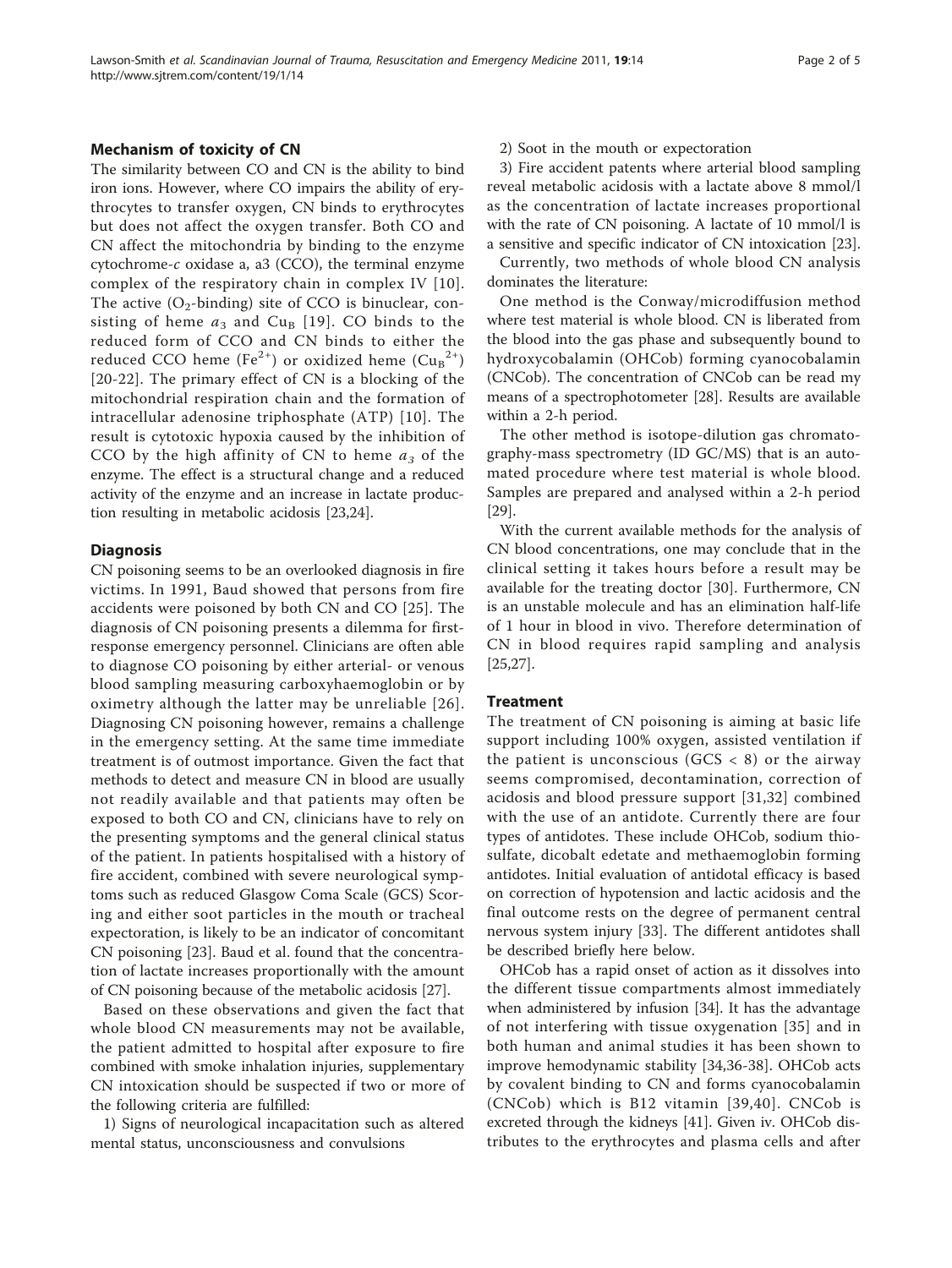30 minutes it reaches the cerebrospinal fluid [[42\]](#page-3-0). Side effects are red colouring of skin and urine, urticarial eczema and seldom anaphylactic chock [[32\]](#page-3-0). In a series of normal human volunteers given 5 g of OHCob iv. during 20 minutes, a mild, transient, self-limiting hypertension accompanied by reflex bradycardia has been reported [\[38](#page-3-0)]. OHCob must not delay any other basic life support such as securing of the airways, cardiovascular support or oxygen supply [[31](#page-3-0),[32\]](#page-3-0). OHCob in blood interferes with CO-oximetry measurements of COHb, methemoglobin (MetHb), and Hb- $O_2$ . This must be considered during OHCob treatment, particularly in smoke inhalation victims with concurrent CO exposure, because it may lead to potentially erroneous reported COHb levels. OHCob will cause an increase in measured COHb percentage values [[43](#page-3-0)].

Sodium thiosulfate removes CN from the blood through the action of rhodanese [[44](#page-3-0)]. Rhodanese is an enzyme located in the mitochondria mainly in the liver, kidney and skeletal muscles [[45](#page-4-0),[46](#page-4-0)]. It adds a sulphur atom to CN and forms thiocyanate which is less toxic and excreted through the kidneys [\[47](#page-4-0),[48\]](#page-4-0). Sodium thiosulfate has limited distribution into the brain as well as limited penetration into the mitochondria, where the endogenous rhodanese is located [\[40,](#page-3-0)[49](#page-4-0)]; accordingly sodium thiosulfate exerts its main effect in blood and plasma [[50\]](#page-4-0). Sodium thiosulfate has a slow onset of action [[6\]](#page-3-0). Less significant side effects such as nausea, vomiting, and injection site pain, irritation, and a burning sensation has been reported [\[39](#page-3-0)[,51](#page-4-0)]. There is limited information available about the efficacy of sodium thiosulfate for treatment of CN poisoning [\[35](#page-3-0)]. No clinical trials of sodium thiosulfate are available, and efficacy has been extrapolated from case studies and series of acute CN poisoning.

Dicobalt EDTA is an efficient antidote with a high affinity to CN but it has restricted use. The mechanism of action is chelation of CN to form the much less toxic cobalt cyanide. Dicobalt EDTA has deleterious cardiovascular side effects and is often poorly tolerated. To mitigate these side effects intravenous glucose should be co administered during treatment. The side effects are enhanced if the patient is not CN poisoned so it should be used only in very severe cases where the diagnosis is certain [[32,35,40](#page-3-0)].

Amyl nitrite and sodium nitrite are methemoglobin forming antidotes, which are relatively contraindicated in smoke inhalation. Nitrite reduces blood CN by forming methemoglobin, to which CN binds with higher affinity than it does to CCO. Significant side effects such as vasodilatation and hypotension are seen during treatment. Induction of methemoglobin forming antidote treatment has the potential to impair the oxygen carrying capacity of haemoglobin [[6\]](#page-3-0). In the smoke inhalation victim, with concomitant COHgb increase and possible pulmonary injury, there is an obvious added risk associated with methemoglobin formation [[6\]](#page-3-0).

# Adjunctive treatment of CN intoxication

Hyperbaric oxygen therapy (HBO) is recommended by UHMS as an adjunct to the treatment of CO poisoning complicated by CN poisoning [[52](#page-4-0)]. HBO has been shown to improve survival and improve tissue oxygenation in the clinical as well as in the experimental settings [[53](#page-4-0)] and HBO is recommended especially when supportive measures and other CN antidotes fail [[54](#page-4-0)-[56\]](#page-4-0). Several studies have demonstrated a protective effect of HBO therapy in experimental ischemic brain injury, and many physiological and molecular mechanisms of HBO therapy-related neuroprotection have been identified [[57](#page-4-0)]. Also HBO has been shown to reduce the risk of cognitive sequelae after acute CO poisoning when HBO is given within a 24-hour period [[58\]](#page-4-0). Furthermore it has been shown that HBO increases the flexibility of red blood cells (thereby improving microcirculatory perfusion), reduces tissue oedema and preserves intracellular ATP [\[59](#page-4-0)-[62\]](#page-4-0). The binding of CN to CCO is most often referred to as being irreversible [[23,32](#page-3-0)]. However, recent evidence suggests that CN binding to CCO is reversible. Where CN binding to CCO appears to be independent of the oxygen tension, there seems to be a competition between CN and nitric oxide ('NO). High concentrations of 'NO have been found to attenuate the inhibition of CCO induced by CN and CO [[63](#page-4-0),[64](#page-4-0)]. In keeping with this, HBO therapy, but not normobaric oxygen, has been shown to increase the bioavailability of • NO [[65-69\]](#page-4-0) which may show to be beneficial during CN poisoning. Whether HBO therapy holds any place in the treatment of acute CN poisoning when readily available is a matter of continued debate. In keeping with the above and the fact that patients from fires are both CO and CN poisoned we recommend HBO as well where safely available.

## Conclusion

Treatment of suspected CN poisoning presents a dilemma for medical first-response emergency personnel, as clinicians are often unable to diagnose CN poisoning in the emergency setting. Immediate treatment is of outmost importance. In summary immediate treatment includes 100% oxygen, assisted ventilation if the patient is unconscious ( $GCS < 8$ ) or the airway seems compromised, decontamination, correction of acidosis and blood pressure support [[31,32](#page-3-0)]. Antidotes include OHCob, sodium thiosulfate, di-cobalt EDTA and methaemoglobin-inducers. Currently, there is no international agreement of which antidote is the preferred to use but OHCob and sodium thiosulfate seem to be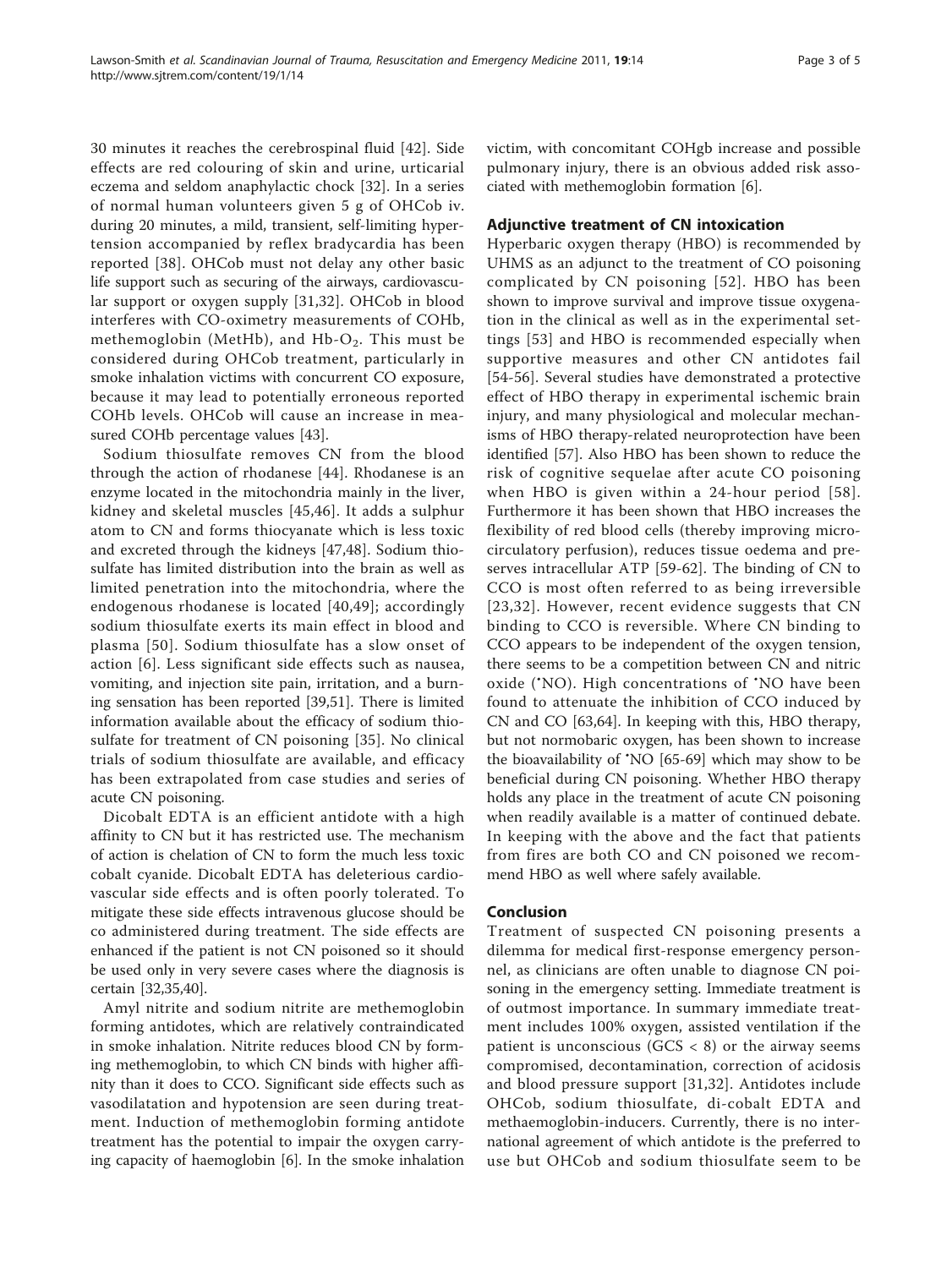<span id="page-3-0"></span>among the most widely accepted antidotes. OHCob is an attractive antidote due to its rapid CN binding and its lack of serious side effects, even in the absence of CN intoxication. Accordingly this is the recommended antidote treatment in Denmark to known or suspected CN poisoning. In France OHCob is given prehospital by EMS personnel but not in Denmark, as the Health Ministry has not approved it for this use [\[70](#page-4-0)].

#### Author details

<sup>1</sup> Laboratory of Hyperbaric Medicine, Department of Anesthesia, Center of Head and Orthopaedics, University Hospital Rigshospitalet, Blegdamsvej, Copenhagen, 2100, Denmark. <sup>2</sup>Hyperbaric Unit, Department of Anesthesia, Center of Head and Orthopaedics, University Hospital Rigshospitalet, Copenhagen, 2100 Denmark.

#### Authors' contributions

PL-S drafted the manuscript. All authors read and approved the final manuscript.

#### Competing interests

The authors declare that they have no competing interests.

Received: 1 March 2010 Accepted: 3 March 2011 Published: 3 March 2011

#### References

- 1. Alarie Y: [Toxicity of fire smoke.](http://www.ncbi.nlm.nih.gov/pubmed/12184505?dopt=Abstract) Crit Rev Toxicol 2002, 32:259-289.
- 2. Eckstein M, Maniscalco PM: [Focus on smoke inhalation](http://www.ncbi.nlm.nih.gov/pubmed/16771012?dopt=Abstract)-the most [common cause of acute cyanide poisoning.](http://www.ncbi.nlm.nih.gov/pubmed/16771012?dopt=Abstract) Prehosp Disaster Med 2006, 21:s49-s55.
- 3. Jones J, McMullen MJ, Dougherty J: [Toxic smoke inhalation: cyanide](http://www.ncbi.nlm.nih.gov/pubmed/3593498?dopt=Abstract) [poisoning in fire victims.](http://www.ncbi.nlm.nih.gov/pubmed/3593498?dopt=Abstract) Am J Emerg Med 1987, 5:317-321.
- 4. Walsh DW, Eckstein M: [Hydrogen cyanide in fire smoke: an](http://www.ncbi.nlm.nih.gov/pubmed/15553543?dopt=Abstract) [underappreciated threat.](http://www.ncbi.nlm.nih.gov/pubmed/15553543?dopt=Abstract) Emerg Med Serv 2004, 33:160-163.
- 5. Walsh DW, Eckstein M: [Hydrogen cyanide in fire smoke: an](http://www.ncbi.nlm.nih.gov/pubmed/15553543?dopt=Abstract) [underappreciated threat.](http://www.ncbi.nlm.nih.gov/pubmed/15553543?dopt=Abstract) Emerg Med Serv 2004, 33:160-163.
- 6. Gracia R, Shepherd G: [Cyanide poisoning and its treatment.](http://www.ncbi.nlm.nih.gov/pubmed/15628833?dopt=Abstract) Pharmacotherapy 2004, 24:1358-1365.
- 7. Montgommery , et al: Comments on fire toxicity. 2008, 179-212, Comb. Tox<sub>2</sub>
- 8. Snodgrass WR: Clinical Toxicology. In Casarett and Doull's Toxicology The basic science of poisons. Edited by: Klaassen CD, Amdur MO, Doull J. New York: McGraw-Hill; 1996:969-986.
- 9. Borowitz JL, Rathinavelu A, Kanthasamy A, Wilsbacher J, Isom GE: [Accumulation of labeled cyanide in neuronal tissue.](http://www.ncbi.nlm.nih.gov/pubmed/7974498?dopt=Abstract) Toxicol Appl Pharmacol 1994, 129:80-85.
- 10. Baud FJ: [Acute poisoning with carbon monoxide \(CO\) and cyanide \(CN\).](http://www.ncbi.nlm.nih.gov/pubmed/19401990?dopt=Abstract) Ther Umsch 2009, 66:387-397.
- 11. Smith RP: Toxic Responses of the blood. In Casarett and Doull's Toxicology - The basic science of poisons. Edited by: Klaassen CD, Amdur MO, Doull J. New York: McGraw-Hill; 1996:335-354.
- 12. Eyer P: Gasses. In Toxicology. Edited by: Marquardt H, Schäfer SG, McClellan R, Welsch F. San Diego, CA: Academic Press; 1999:805-832.
- 13. Brierley JB, Graham DI: Hypoxia and vascular disorders of the central nervous system. Greenfield's neuropathology London: Arnold; 1984, 125-207.
- 14. Rachinger J, Fellner FA, Stieglbauer K, Trenkler J: [MR changes after acute](http://www.ncbi.nlm.nih.gov/pubmed/12223384?dopt=Abstract) [cyanide intoxication.](http://www.ncbi.nlm.nih.gov/pubmed/12223384?dopt=Abstract) AJNR Am J Neuroradiol 2002, 23:1398-1401.
- 15. Finelli PF: [Case report. Changes in the basal ganglia following cyanide](http://www.ncbi.nlm.nih.gov/pubmed/7298952?dopt=Abstract) [poisoning.](http://www.ncbi.nlm.nih.gov/pubmed/7298952?dopt=Abstract) J Comput Assist Tomogr 1981, 5:755-756.
- 16. Messing B: [Extrapyramidal disturbances after cyanide poisoning \(first](http://www.ncbi.nlm.nih.gov/pubmed/1753244?dopt=Abstract) [MRT-investigation of the brain\).](http://www.ncbi.nlm.nih.gov/pubmed/1753244?dopt=Abstract) J Neural Transm Suppl 1991, 33:141-147.
- 17. Rosenberg NL, Myers JA, Martin WR: [Cyanide-induced parkinsonism:](http://www.ncbi.nlm.nih.gov/pubmed/2491915?dopt=Abstract) [clinical, MRI, and 6-fluorodopa PET studies.](http://www.ncbi.nlm.nih.gov/pubmed/2491915?dopt=Abstract) Neurology 1989, 39:142-144.
- 18. Uitti RJ, Rajput AH, Ashenhurst EM, Rozdilsky B: [Cyanide-induced](http://www.ncbi.nlm.nih.gov/pubmed/4000494?dopt=Abstract) [parkinsonism: a clinicopathologic report.](http://www.ncbi.nlm.nih.gov/pubmed/4000494?dopt=Abstract) Neurology 1985, 35:921-925.
- 19. Yoshikawa S, Shinzawa-Itoh K, Tsukihara T: [Crystal structure of bovine](http://www.ncbi.nlm.nih.gov/pubmed/9623800?dopt=Abstract) [heart cytochrome c oxidase at 2.8 A resolution.](http://www.ncbi.nlm.nih.gov/pubmed/9623800?dopt=Abstract) J Bioenerg Biomembr 1998, 30:7-14.
- 20. Piantadosi CA, Zhang J, Demchenko IT: [Production of hydroxyl radical in](http://www.ncbi.nlm.nih.gov/pubmed/9013136?dopt=Abstract) [the hippocampus after CO hypoxia or hypoxic hypoxia in the rat.](http://www.ncbi.nlm.nih.gov/pubmed/9013136?dopt=Abstract) Free Radic Biol Med 1997, 22:725-732.
- 21. Sarti P, Giuffre A, Barone MC, Forte E, Mastronicola D, Brunori M: [Nitric](http://www.ncbi.nlm.nih.gov/pubmed/12614840?dopt=Abstract) [oxide and cytochrome oxidase: reaction mechanisms from the enzyme](http://www.ncbi.nlm.nih.gov/pubmed/12614840?dopt=Abstract) [to the cell.](http://www.ncbi.nlm.nih.gov/pubmed/12614840?dopt=Abstract) Free Radic Biol Med 2003, 34:509-520.
- 22. van Buuren KJ, Nicholis P, van Buuren BF: [Biochemical and biophysical](http://www.ncbi.nlm.nih.gov/pubmed/4335837?dopt=Abstract) [studies on cytochrome aa 3. VI. Reaction of cyanide with oxidized and](http://www.ncbi.nlm.nih.gov/pubmed/4335837?dopt=Abstract) [reduced enzyme.](http://www.ncbi.nlm.nih.gov/pubmed/4335837?dopt=Abstract) Biochim Biophys Acta 1972, 256:258-276.
- 23. Baud FJ: [Cyanide: critical issues in diagnosis and treatment.](http://www.ncbi.nlm.nih.gov/pubmed/17439922?dopt=Abstract) Hum Exp Toxicol 2007, 26:191-201.
- 24. Beasley DM, Glass WI: [Cyanide poisoning: pathophysiology and treatment](http://www.ncbi.nlm.nih.gov/pubmed/10024740?dopt=Abstract) [recommendations.](http://www.ncbi.nlm.nih.gov/pubmed/10024740?dopt=Abstract) Occup Med (Lond) 1998, 48:427-431
- 25. Baud FJ, Barriot P, Toffis V, Riou B, Vicaut E, Lecarpentier Y, Bourdon R, Astier A, Bismuth C: [Elevated blood cyanide concentrations in victims of](http://www.ncbi.nlm.nih.gov/pubmed/1944484?dopt=Abstract) [smoke inhalation.](http://www.ncbi.nlm.nih.gov/pubmed/1944484?dopt=Abstract) N Engl J Med 1991, 325:1761-1766.
- 26. Weaver L, Deru K, Churchill S, Cooney D: False positive Rate of Carbon Monoxide Saturation By Pulse Oximetry Of Emergency Department Patients [abstract]. Undersea Hyperb Med 2010, 76.
- 27. Baud FJ, Borron SW, Megarbane B, Trout H, Lapostolle F, Vicaut E, Debray M, Bismuth C: [Value of lactic acidosis in the assessment of the](http://www.ncbi.nlm.nih.gov/pubmed/12352039?dopt=Abstract) [severity of acute cyanide poisoning.](http://www.ncbi.nlm.nih.gov/pubmed/12352039?dopt=Abstract) Crit Care Med 2002, 30:2044-2050.
- 28. Laforge M, Buneaux F, Houeto P, Bourgeois F, Bourdon R, Levillain P: [A](http://www.ncbi.nlm.nih.gov/pubmed/8065128?dopt=Abstract) [rapid spectrophotometric blood cyanide determination applicable to](http://www.ncbi.nlm.nih.gov/pubmed/8065128?dopt=Abstract) [emergency toxicology.](http://www.ncbi.nlm.nih.gov/pubmed/8065128?dopt=Abstract) J Anal Toxicol 1994, 18:173-175.
- 29. Murphy KE, Schantz MM, Butler TA, Benner BA Jr, Wood LJ, Turk GC: [Determination of cyanide in blood by isotope-dilution gas](http://www.ncbi.nlm.nih.gov/pubmed/16439606?dopt=Abstract) [chromatography-mass spectrometry.](http://www.ncbi.nlm.nih.gov/pubmed/16439606?dopt=Abstract) Clin Chem 2006, 52:458-467.
- 30. Dart RC, Bogdan GM: Acute cyanide poisoning: causes, consequences, recognition and management. Frontline First Responder 2004, 2:19-22.
- 31. European Medicines Agency: Hydroxocobalamin. London, European Medicines Agency; 2007.
- 32. Megarbane B, Delahaye A, Goldgran-Toledano D, Baud FJ: [Antidotal](http://www.ncbi.nlm.nih.gov/pubmed/12854870?dopt=Abstract) [treatment of cyanide poisoning.](http://www.ncbi.nlm.nih.gov/pubmed/12854870?dopt=Abstract) J Chin Med Assoc 2003, 66:193-203.
- 33. Borron SW, Baud FJ: [Acute cyanide poisoning: clinical spectrum,](http://www.ncbi.nlm.nih.gov/pubmed/8989894?dopt=Abstract) [diagnosis, and treatment.](http://www.ncbi.nlm.nih.gov/pubmed/8989894?dopt=Abstract) Arh Hig Rada Toksikol 1996, 47:307-322.
- 34. Hall AH, Saiers J, Baud F: [Which cyanide antidote?](http://www.ncbi.nlm.nih.gov/pubmed/19650716?dopt=Abstract) Crit Rev Toxicol 2009, 39:541-552.
- 35. Meredith TJ, Jacobsen D, Haines JA, Berger JC, van Heijst ANP: IPCS/CEC Evaluation of Antidotes Series. Cambrigde, UK: Cambridge University Press; 20092.
- 36. Borron SW, Stonerook M, Reid F: [Efficacy of hydroxocobalamin for the](http://www.ncbi.nlm.nih.gov/pubmed/16990189?dopt=Abstract) [treatment of acute cyanide poisoning in adult beagle dogs.](http://www.ncbi.nlm.nih.gov/pubmed/16990189?dopt=Abstract) Clin Toxicol (Phila) 2006, 44(Suppl 1):5-15.
- 37. Borron SW, Baud FJ, Megarbane B, Bismuth C: [Hydroxocobalamin for](http://www.ncbi.nlm.nih.gov/pubmed/17543660?dopt=Abstract) [severe acute cyanide poisoning by ingestion or inhalation.](http://www.ncbi.nlm.nih.gov/pubmed/17543660?dopt=Abstract) Am J Emerg Med 2007, 25:551-558.
- 38. Fortin JL, Waroux S, Giocanti JP, Capellier G, Ruttimann M, Kowalski JJ: [Hydroxocobalamin for Poisoning Caused by Ingestion of Potassium](http://www.ncbi.nlm.nih.gov/pubmed/18554843?dopt=Abstract) [Cyanide: A Case Study.](http://www.ncbi.nlm.nih.gov/pubmed/18554843?dopt=Abstract) J Emerg Med 2008, 39:320-324.
- 39. Forsyth JC, Mueller PD, Becker CE, Osterloh J, Benowitz NL, Rumack BH, Hall AH: [Hydroxocobalamin as a cyanide antidote: safety, efficacy and](http://www.ncbi.nlm.nih.gov/pubmed/8492341?dopt=Abstract) [pharmacokinetics in heavily smoking normal volunteers.](http://www.ncbi.nlm.nih.gov/pubmed/8492341?dopt=Abstract) J Toxicol Clin Toxicol 1993, 31:277-294.
- 40. Way JL: [Cyanide intoxication and its mechanism of antagonism.](http://www.ncbi.nlm.nih.gov/pubmed/6428300?dopt=Abstract) Annu Rev Pharmacol Toxicol 1984, 24:451-481.
- 41. Hall AH, Rumack BH: [Hydroxycobalamin/sodium thiosulfate as a cyanide](http://www.ncbi.nlm.nih.gov/pubmed/3295013?dopt=Abstract) [antidote.](http://www.ncbi.nlm.nih.gov/pubmed/3295013?dopt=Abstract) J Emerg Med 1987, 5:115-121.
- 42. Van den Berg MP, Merkus P, Romeijn SG, Verhoef JC, Merkus FW: [Hydroxocobalamin uptake into the cerebrospinal fluid after nasal and](http://www.ncbi.nlm.nih.gov/pubmed/14668053?dopt=Abstract) [intravenous delivery in rats and humans.](http://www.ncbi.nlm.nih.gov/pubmed/14668053?dopt=Abstract) J Drug Target 2003, 11:325-331.
- 43. Lee J, Mukai D, Kreuter K, Mahon S, Tromberg B, Brenner M: [Potential](http://www.ncbi.nlm.nih.gov/pubmed/17210205?dopt=Abstract) [interference by hydroxocobalamin on cooximetry hemoglobin](http://www.ncbi.nlm.nih.gov/pubmed/17210205?dopt=Abstract) [measurements during cyanide and smoke inhalation treatments.](http://www.ncbi.nlm.nih.gov/pubmed/17210205?dopt=Abstract) Ann Emerg Med 2007, 49:802-805.
- 44. Hall AH, Rumack BH: [Clinical toxicology of cyanide.](http://www.ncbi.nlm.nih.gov/pubmed/3526995?dopt=Abstract) Ann Emerg Med 1986, 15:1067-1074.